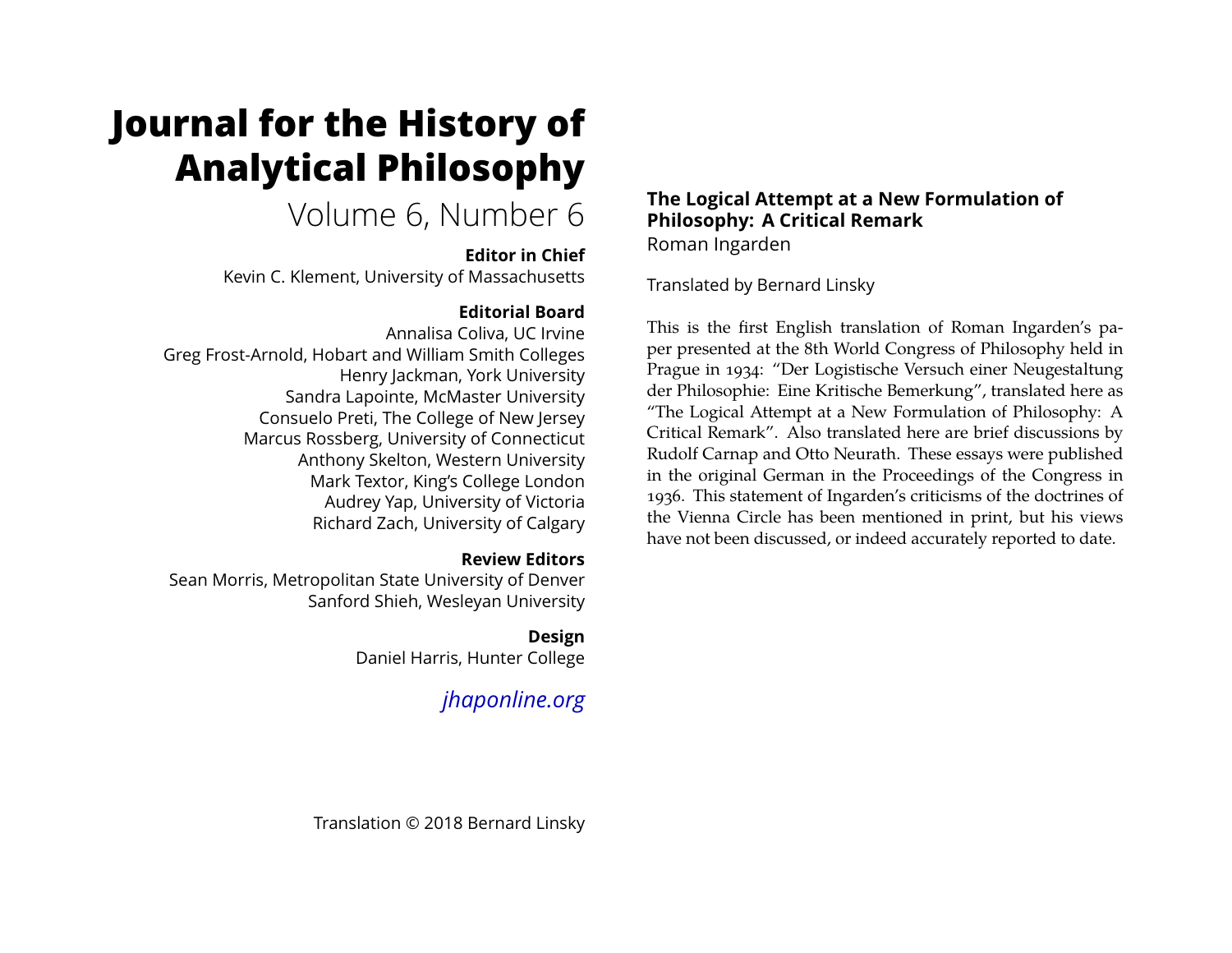# **The Logical Attempt at a New Formulation of Philosophy: A Critical Remark**

### Roman Ingarden

Translated by Bernard Linsky

#### **Translator's Note**

This is the first English translation of Roman Ingarden's paper presented at the 8th World Congress of Philosophy held in Prague in 1934: "Der Logistische Versuch einer Neugestaltung der Philosophie: Eine Kritische Bemerkung," translated here as "The Logical Attempt at a New Formulation of Philosophy: A Critical Remark." Also translated here are brief discussions by Rudolf Carnap and Otto Neurath, who attended the lecture. These essays were published in the original German in the Pro-ceedings of the Congress in [1](#page-1-0)936.<sup>1</sup> This statement of Ingarden's criticisms of the doctrines of the Vienna Circle has been mentioned in print, but his views have not been discussed, or indeed accurately reported to date.

Roman Ingarden was a professor of Philosophy at the University of Lwów in Poland (now L'viv in Ukraine). As a student of Edmund Husserl, he is best known to English speaking audiences for his *The Literary Work of Art*, first published in German in 1931. A translation of a review of that work by Leon Chwistek, then a colleague at Lwów, has been published in this journal as "The Tragedy of Verbal Metaphysics".

In this paper Ingarden presents criticisms of physicalism and the verification principle. Ingarden argues that to attribute

meaning to inscriptions, "mounds of ink", one can not solely rely on experience, as the meaning of an expression is not definable in physicalistic terms. A second criticism is that one must know the meaning of an expression before it is possible to determine its verification conditions, contrary to the order these are given by the verification principle. Carnap responds that determining the verifiability of a sentence does not require a prior determination of its meaning, but instead is a purely syntactic question about the deductive relationship between the given sentence and empirical sentences, as he explains in his newly published *Logical Syntax of Language*. Furthermore, Carnap asserts that the Vienna Circle has come to part ways with Wittgenstein, and now holds that the meanings of sentences can be described in syntactic sentences and are not unsayable. Neurath, on the other hand, responds that statements about meanings and analytic truths are simply empirical claims about what people say, endorsing a view like that of "empirical semantics." (In this translation the term "*Sinn*" is systematically translated as "meaning", except for the few cases in which "sense" fits more naturally, as in "in another sense".)

Ingarden's paper and the responses of Carnap and Neurath are discussed in "Verification: The *Hysteron Proteron* Argument" by Francis Jeffry Pelletier and Bernard Linsky, also published in this volume of the journal.

#### **Translator's Acknowledgements**

Thanks to Alexander Rueger and Richard Zach for assistance with this translation. Thanks also to George Leaman of the Philosophy Doumentation Center, as well as Krzysztof Ingarden on behalf of Roman Ingarden's legal heirs, for permission to publish this translation in *JHAP*.

> **Bernard Linsky** University of Alberta blinsky@ualberta.ca

<span id="page-1-0"></span><sup>1</sup>Roman Ingarden, "Der Logistische Versuch einer Neugestaltung der Philosophie: Eine Kritische Bemerkung." In *Actes du huitième Congrès internationale de Philosophie à Prague, 1934*, pp. 203–08. Prague: Comité d'organization du Congrès, 1936. DOI: 10.5840/wcp8193636, and Rudolf Carnap and Otto Neurath, "Discussion," pp. 244–45. DOI: 10.5840/wcp8193642.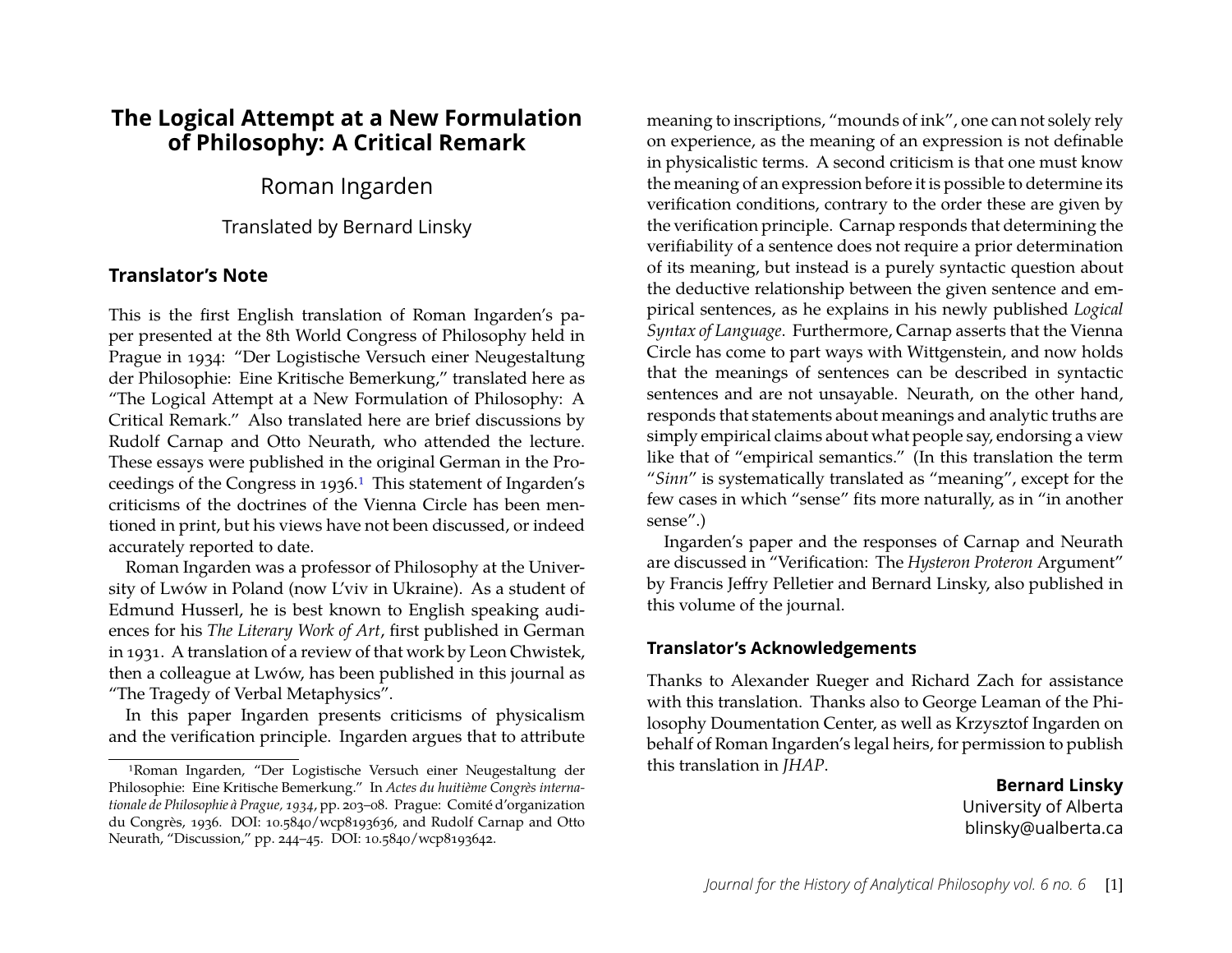#### **The Logical Attempt at a New Formulation of Philosophy A Critical Remark** Roman Ingarden (Lwów)

The logical attempt by "methodological Positivism" to set Philosophy on a new path, to a significant extent, presents itself as a revival of the older positivist tendencies (and the strong influence of a hidden materialistic metaphysics), that are combined, in a peculiar fashion, with some nominalistic views and results of formal logical investigations. It is based essentially on the following theses:

I. All science is empirical natural science, that in all its divisions is the *one* science and all of its results can be expressed in a "physicalistic" language.

II. Mathematics and logic are not sciences, but rather systems of "tautologies" that serve for the re-formulation of scientific sentences and for setting them in relationship to one another.

III. Philosophy has no area of knowledge of its own and no sources of knowledge of its own. It is also not a science. Its job consists in the clarification of scientific concepts and sentences by means of "logical analysis".

Remark regarding III: Whether the results of this "logical analysis" are to be presented in sentences that make a claim to truth, seems to be in contention within "methodological positivism". M. Schlick seems to give a negative response to this question, while the other representatives of this position do not take an explicit position on this issue. As a matter of fact, however, the results of "logical analysis" are construed as sentences and are presented as truths.

IV. Philosophy in any other sense is to be rejected as "meaningless" [*sinnlos*] metaphysics.

A "metalogical" theory of language (and in particular of sentences) serves to justify this position, as well as a series of epistemological theses. Both can be briefly summarized as follows:

1. Sentences are meaningful if and only if they are "verifiable" and if they are constructed according to "logical syntax" (this appears to be built into the notion of verifiability).

1a. A sentence is verifiable if we can relate it to something immediately given, either directly or indirectly, by way of sentences that are logical consequences of the given sentence.

1b. What it means to say that a sentence has a legitimate construction in logical syntax is only indicated by a few negative examples, which do not satisfy an adequate logical syntax, (e.g., "or is under", "Caesar is a prime number"), but this is not clearly defined.

1c. Sentences that are not verifiable, or do not satisfy logical syntax, are not false sentences but not sentences at all (pseudosentences).

2. The meaning [*Sinn*] of a sentence *is* its verifiability.

Remark regarding 2. This is a sharper thesis than 1., in that 1. seems to give only a condition (which is distinct from the sentence) for the meaningfulness of a sentence, whereas 2. *identifies* the verifiability of a sentence with its meaning.

3. Science forms a system of "intersubjective" sentences. No non-intersubjective sentence belongs to science.

4. All and only those sentences that concern the physical are intersubjective (intersubjectively verifiable?).

4a. Sentences that contain words or expressions which seem to refer to what is not physical (for example, the mental), are either meaningless, or can be translated into sentences about the physical (into physicalist language).

Remark regarding 4a. The concept of translation or of the conditions of translatability of one language into another, has, to my knowledge, never been defined. In the attempts to translate particular nonphysicalistic sentences into physicalistic sentences, however, one appears to use a claim related to the thesis of extensionality:

4b. Two expressions  $f_1$  and  $f_2$  are sense-identical, if  $f_1$  is ultimately verifiable only through the same immediate facts as  $f_2$ .

5. What is immediately given is not known, but rather only experienced [*erlebt*]. Only those formal relationships that are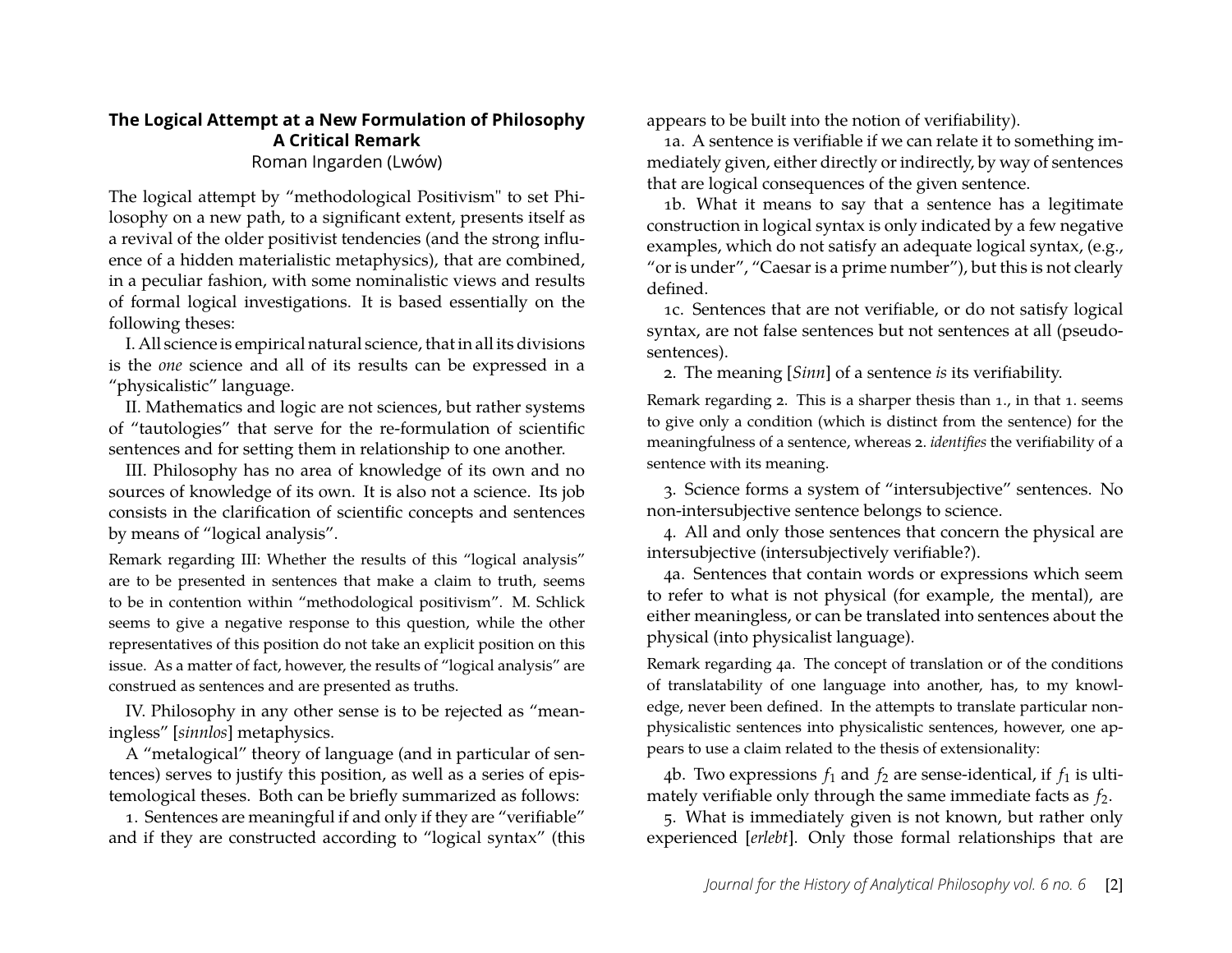communicable (intersubjectively verifiable?) are known. What is not communicable is not knowable.

6. Experience does not provide *epistemic* foundations for scientific sentences.

As a consequence of the understanding of philosophy thus characterized, different foundational problems (among others, the problem of "other minds", the problem of a real, autonomously existing world, all problems of norms and values) are seen to be "pseudo-problems", that are empty of any meaning.

Against this one should critically remark:

A. All "metalogical" sentences about sentences are either "meaningless" [*sinnlos*] (in the specific sense determined by methodological Positivism), and so metaphysical, or else nonsensical [*sinnwidrig*] or, finally: they impart meanings in a hidden way.

Metalogical sentences are meaningless, in case 1. only sentences about the physical are intersubjectively verifiable, 2. sentences are not something physical. Sentences, however, also according to methodological positivism, cannot be physical, if their meaning is the same as their verifiability. For verifiability is nothing other than the possibility of verification, and no possibility is something physical or—in terms of correspondence—something perceived or perceptible by the senses.

If one assumes, however, that verifiability is to be understood merely as the existence of a coordination of a strictly determined manifold of what is given with a sentence, then this coordination again is not something physical or perceptible by the senses. In this case as well, therefore, metalogical sentences are "meaningless" [*sinnlos*] , hence "metaphysical".

If one maintains, however, that these metalogical sentences are also verifiable by physical facts, then the sentences, about which the metalogical sentences say this or that, must themselves be something purely physical, for instance, mounds of ink on paper or sound waves. Then the metalogical sentences

are not meaningless [*sinnlos*], but nonsensical [*sinnwidrig*]. They are not contrary to meaning merely in the sense [*Sinn*] in which "traditional philosophy" would understand this, but even in the sense [*Sinn*] in which methodological positivism understands it. For neither mounds of ink nor mere sound waves are verifiable, either in themselves or through themselves. No purely physical object or process can stand in a relation of direct or indirect coordination with anything given, unless this relationship is supposed to be purely geometric (spatial) or causal. How the methodological positivists think about this, can't be made out with sufficient clarity because the concept of verification has hardly been worked out at all. And this is understandable because the fundamental concept of the given is not at all clarified and appears to have a different meaning for the different defenders of methodological positivism. From our point of view, however, we have to remark that neither the purely geometrical (spatial), nor the causal relations between a sentence and that which is immediately given, can be identified with the coordination between the two that forms the basis for verification of a sentence, or is even identical with the verification. In order to make this coordination possible, the sentence in itself has to have a sense that can neither be identified with the physical properties of the tiny hills of ink, nor with the physical properties of a sound wave, nor finally with the verifiability itself. The real foundation of verifiability resides in the meaning [*Sinn*] that is intrinsic to the sentence on the one hand, and in the content of what is immediately given, on the other. A conception of a sentence as tiny hills of ink or sound waves would violate the concept of a sentence within methodological positivism, as well as against the interpretation that is provided by "traditional philosophy".

Actually, however, it seems that the metalogical sentences impart, in a disguised way, precisely that which makes them sentences in the proper sense and what methodological positivism officially denies them: that is, the meaning that the sentences have independently of verification and which is nothing phys-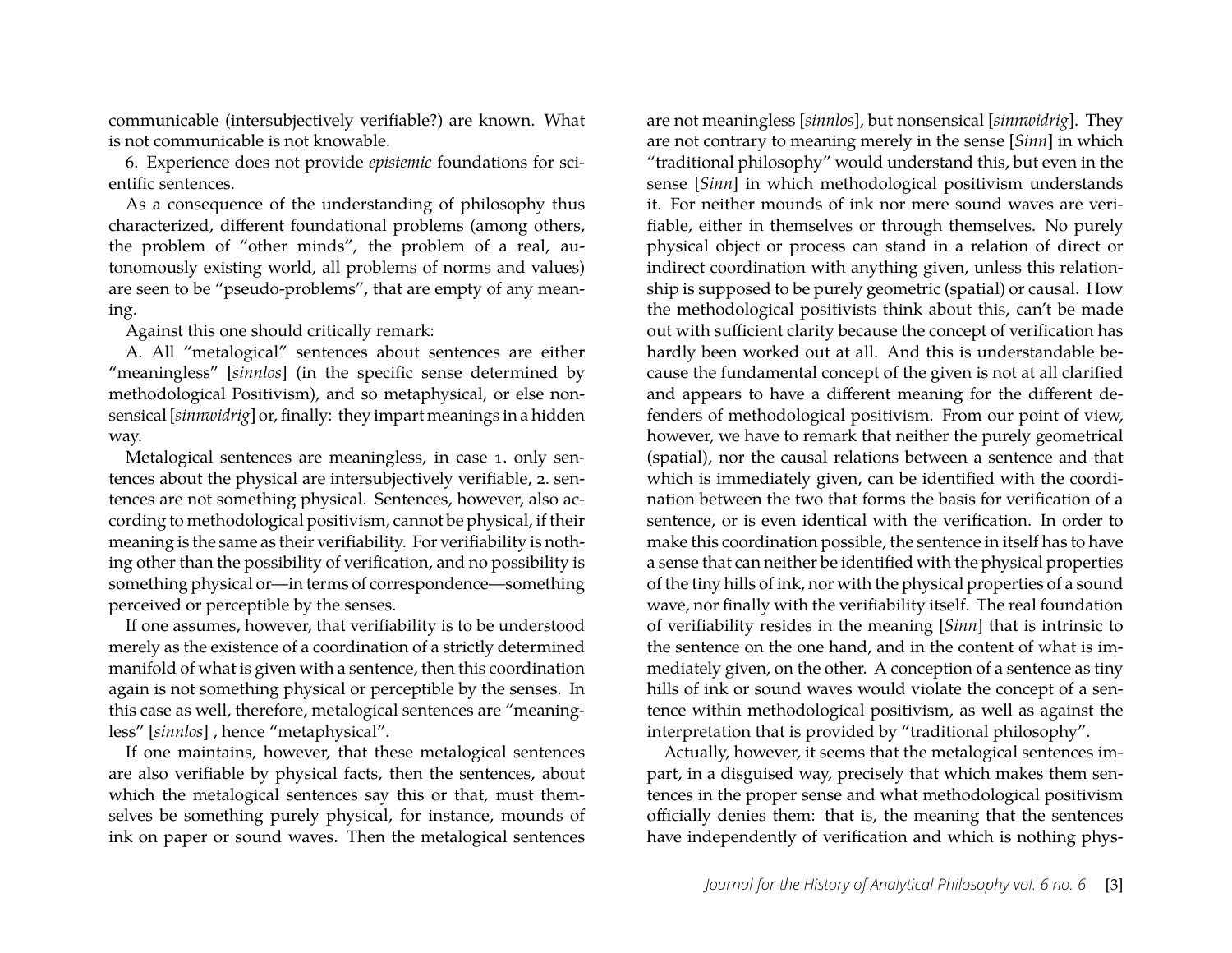ical and is in no way detectable in sense perception. It is not possible to trace it back to something physical or nearly physical. In other words, metalogical sentences cannot be "translated" into physicalistic language, unless they should become meaningless or nonsensical.

It has to be shown, however, that methodological positivism indeed tacitly presupposes precisely the meaning [*Sinn*] of the sentences that it explicitly denies. The sentence "In the interior of every electron there is a nucleus, that always exists but has absolutely no effect on anything exterior to it" is (according to Schlick) an example of a "meaningless" [*sinnlos*], that is to say, unverifiable, sentence. It can be granted that this sentence is not verifiable. Why, however, is it not verifiable? Well, because it has a meaning that does not allow for any verification because the nucleus of the electron is specified in the meaning as an object with "absolutely no external effects". That is to say, in order to decide about the nonverifiablity of the aforementioned sentence one must presuppose two things: 1. that this sentence has a meaning that precludes verification, 2. that it is possible to identify this meaning independently of its verification (the possibility of which has just been denied). One must thus either give up the identity of the verifiability and the meaning of the sentence, or one must introduce, in addition to the meaning = verifiability, another meaning for the sentence. If one does not do this explicitly, but only in a disguised way, then one illegitimately substitutes different meanings.

If one admits this, then the anti-metaphysical campaign of methodological positivism fails at least in part. On the other hand the thesis that philosophy has no distinct domain of knowledge and no distinctive sources of knowledge collapses—even if it restricts itself to "logical analysis". For in order to grasp the sense of a sentence in its relation to what is immediately given, and hence to be able to do logical analysis, one must acknowledge a realm of knowledge distinct from the physical and not investigated by any positive (natural) science.

B. One might object, however, that I am assuming 1. the sense of a sentence and 2. a coordination between the meaning of a sentence and the directly given that is not physical and cannot be known in any sense experience. With this I violate the chief theses of methodological positivism:  $\alpha$ ) there are only physical objects or objects of physics and,  $β$ ) there is only one sort of experience, namely, sense experience.

I answer: 1. I only show that if one does not arbitrarily adopt the metalogical sentences about the meaninglessness of many sentences (the pseudo-sentences) as unfounded claims, but rather wishes to somehow "verify" them, then one must give up both  $(\alpha)$  and  $(\beta)$ . 2. In order to adjudicate the dispute between me and methodological positivism on the plausibility of theses  $(\alpha)$  and  $(\beta)$ , one must admit that it is possible to know the many subjective experiences [*Erfahrungserlebnisse*] and to form "scientific", that is to say, intersubjectively verifiable, sentences about those very experiences. With that one must abandon the thesis that subjective experiences [*Erlebnisse*] are not knowable, and, as a consequence, give up the standpoint of "physicalism".

C. Finally: One might object that the difficulties I have indicated only follow from the false supposition that the metalogical sentences are in fact sentences that make claims to truth. The metalogical sentences, however, are philosophical results. And philosophy is not a science and its results cannot be presented in sentences that make claims to truth.

I answer: If this is so, which I do not at all believe, then the topic of the disagreement disappears, and we can all keep silent (including the methodological positivists). This is the consequence of the logical attempt to give a new formulation of philosophy.

I will not here enter into other difficulties that are bound up with "methodological positivism".

Remark: I do not present my remarks in the "formal" rather than "material" mode because, 1. the "formal" mode is much too complicated to use in such a short paper, 2. it is only claimed, but has never been demonstrated, that the "material" mode is "incorrect".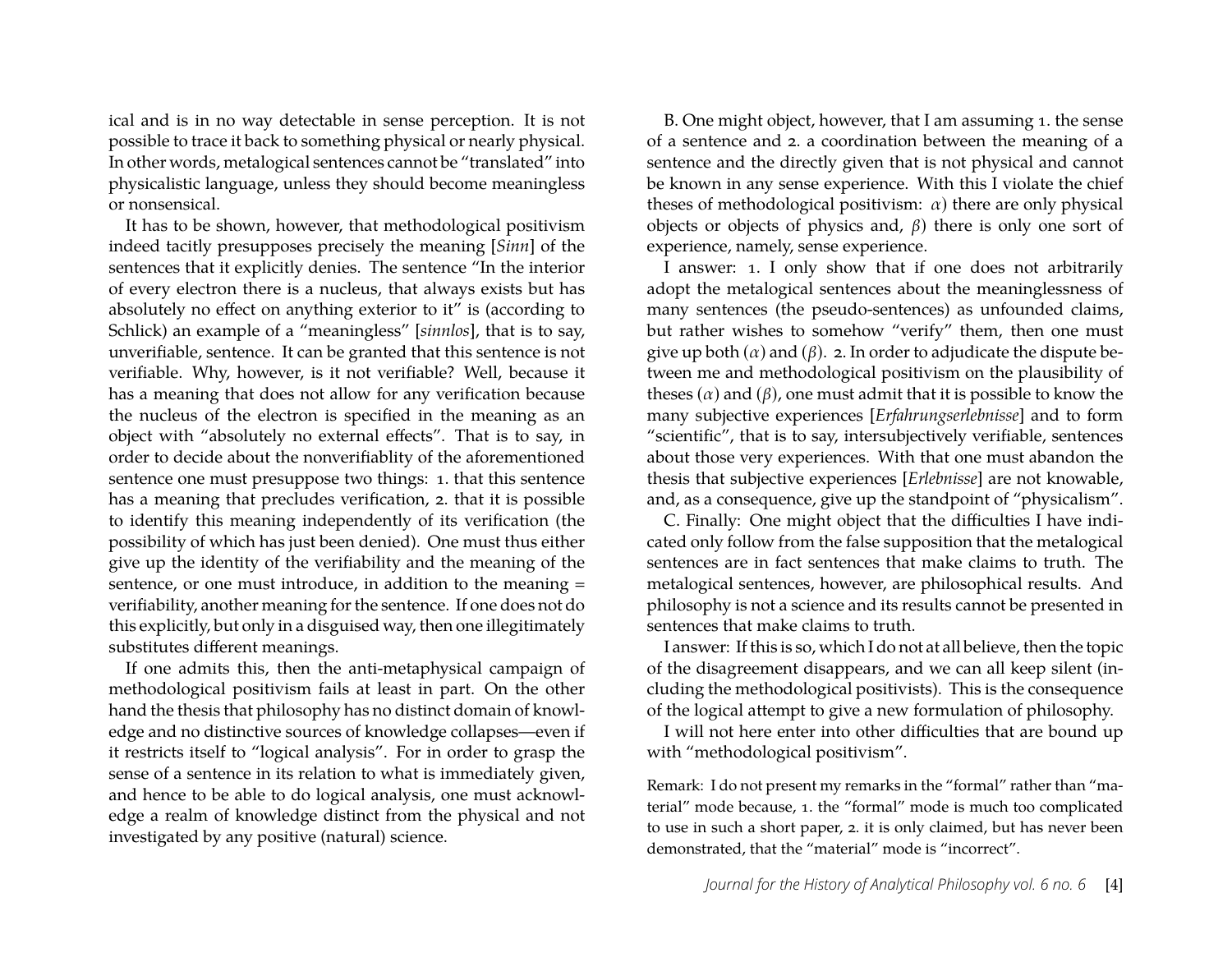Summary: The speaker argues against the standpoint of methodological positivism, in that he attempts to show that "metalogical" sentences are either meaningless or nonsense or illegitimate substitutions of sense. It is necessary to distinguish between the verifiability of a sentence and its meaning. Because the meaning of a sentence is nothing physical, one must acknowledge a realm of knowledge distinctive to philosophy if the task of philosophy is supposed to consist in "logical analysis". It must also be admitted that the given or the subjective experiences [*Erlebnisse*] are knowable and that it is possible to assert intersubjective sentences about them.

#### **Discussion, pp. 244–45**

#### MM. R. Carnap, O. Neurath

*R. Carnap (Prague):* I am pleased that the clear presentation of Mr. Ingarden gives me the opportunity to clarify in more detail some points in our position. Several of the questions and objections touch on points that are more fully explained in my recently published "Logical Syntax of Language." Therefore I will be brief here. I must admit that until now clear definitions of the concepts "syntactical sentence" and "translation" have been lacking. I have tried to offer such definitions in the aforementioned publication. Verifiability as a criterion of meaning applies only to synthetic sentences. Syntactic (or meta-logical) sentences in part belong to *pure* syntax; in this case they are analytic sentences of combinatorics, thus sentences of pure mathematics; these do not require any empirical verification. For the other part, they belong to *descriptive* syntax; in this case they refer to linguistic entities as physical processes and are verifiable by observations. Syntactic sentences are therefore meaningful in both cases. When Wittgenstein says that the meaning of a sentence is its verifiability, it is thereby meant that the sentence does not mean anything more than what is verifiable in it. To determine whether a given sentence is verifiable or not, one does not need to already know its meaning. This can be established purely formally: one checks whether the given sentence, on the basis of the rules of the language of concern, stands in a deductive relationship with sentences of a particular form, namely the so-called "observation sentences". Physicalism does not assert: "There are only physical objects" but rather: "Every sentence can be translated into the physical language". (The first sentence belongs to the material mode of speaking, the second to the formal mode.) Physicalism does not assert that "Subjective experiences are unknowable", and we are also of the opinion that a human being can know the thoughts and feelings of another. Physical